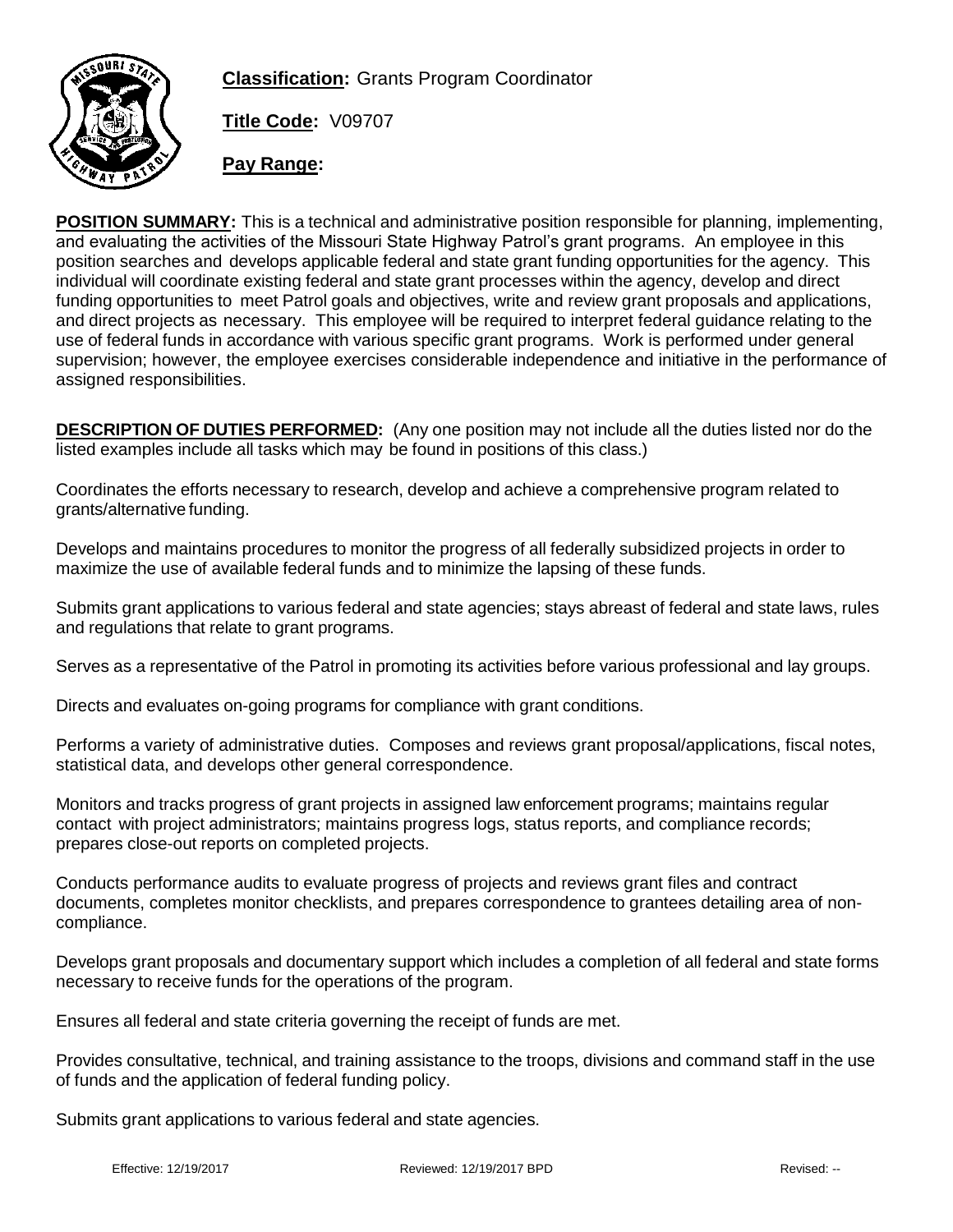Keeps abreast of all new federal and state laws, rules, and regulations that relate to grant programs.

Ensures agency staff are informed of proposed and potential funding regarding its benefit to the agency mission and goals.

Attends meetings at the state and federal levels that relate to the grant programs and fiscal ramifications.

Advises staff on all matters relating to grant programs and prepares the necessary documentation to ensure the disbursement of funds.

Serves as a technical expert and provides relevant training.

Attends workshops, meetings, conferences, and seminars to gather and share information with peers; learn about any new developments and/or trends in the areas of grant funding, and legislation.

Performs other related duties as assigned.

**REQUIRED KNOWLEDGE, SKILLS, AND ABILITIES:** Knowledge of multiple grant management systems to submit grant related reports and perform administrative functions as necessary.

Considerable knowledge of the nature and objectives of law enforcement grant programs.

Considerable knowledge of state and federal rules and regulations applicable to law enforcement grant programs.

Considerable knowledge of law enforcement organizations, theory and practices.

Considerable knowledge of grant administration techniques

Knowledge of policies and procedures related to grants management.

Knowledge of office practices, procedures, and equipment.

Knowledge in the principles and practices of supervision.

Working knowledge of personal computers and related software packages.

Ability to interpret, explain and apply state and federal rules, regulations and guidelines related to law enforcement grant programs.

Ability to establish and maintain effective working relations with others.

Ability to understand and follow written and oral instructions.

Ability to operate computer equipment and other standard office equipment, e.g., copier, telephone, facsimile machine, calculator, etc.

Ability to work under pressure to produce a volume of work necessary to meet deadlines.

Ability to handle several projects simultaneously with varying demands and deadlines.